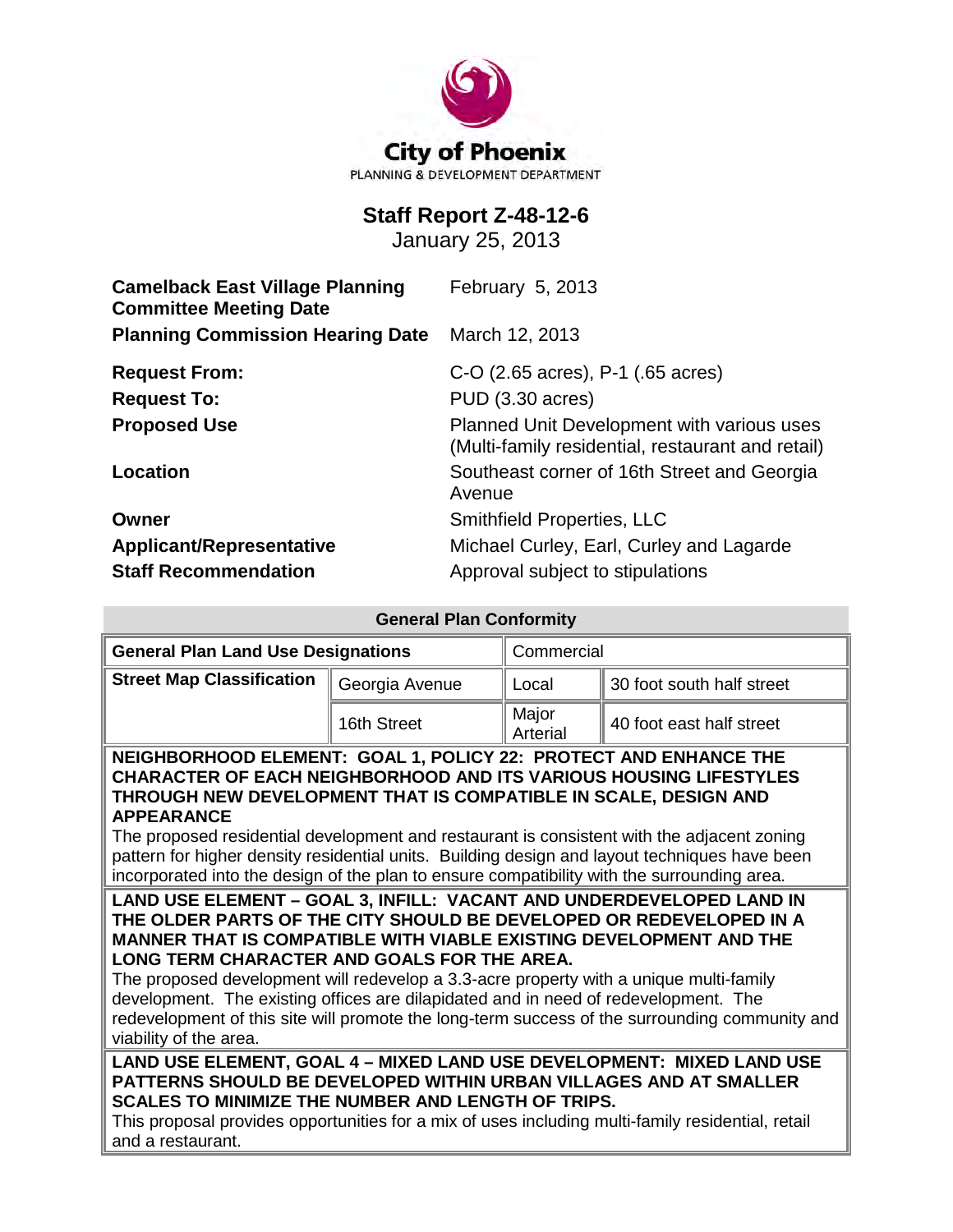Staff Report: Z-48-12-6 January 25, 2013 Page 2 of 6

### **BACKGROUND**

- 1. The 3.3-acre subject site is a rectangular shaped property that is currently developed with several older office buildings. There is also a vacant one story building, formerly occupied by a charter school, and has remained vacant for over a year. The site has regional access due to its location just off the SR-51 Freeway. The SR-51 access is provided via interchanges at Colter Street and Bethany Home Road.
- 2. The site currently takes access from multiple driveway locations along 16th Street and Georgia Avenue.
- 3. The General Plan designation for the parcel is Commercial. Although the entire proposal is not consistent with the General Plan designation, an amendment is not required as the subject parcel is less than 10 acres.
- 4. Initiated in 1988, the *Squaw Peak Parkway Specific Plan* is a non-regulatory policy document for approximately ½ mile width, just over five miles in length, and includes the Freeway from interstate 10 to Glendale Avenue. The subject site is part of Segment 5 – Camelback Road to Bethany Home Road. This proposal is consistent with the land use recommendation of the plan. The plan states "That the vacant lot on the northeast corner of 16th Street and Colter Street, and the site of the fourteen homes be designated for multiple-family residential at 30+ dwelling units per acre." "Excluding the drainage facility, the remainder of this land should develop according to this recommendation." The reference to the 14 homes is currently occupied by a drainage basin and park owned by the City of Phoenix.

# SURROUNDING USES & ZONING

### 5. *North*

Across Georgia Avenue to the north are parcels zoned C-2 and R-4 for commercial-automotive parts sales and repair and a multi-family residential development.

# *West*

The parcel to the west of the subject site, across 16th Street, is offices and a restaurant zoned R-5.

# *South*

An extended stay hotel is to the south of this parcel and is zoned C-2.

# *East*

The City of Phoenix Desert Storm Park and retention basin is adjacent to the east. The property is zoned R1-6. From 16th Street, traveling east bound on Georgia Avenue, the street dead ends into a cul-de-sac at about 450 feet. This cul-de-sac currently services only two very small multi-family projects and serves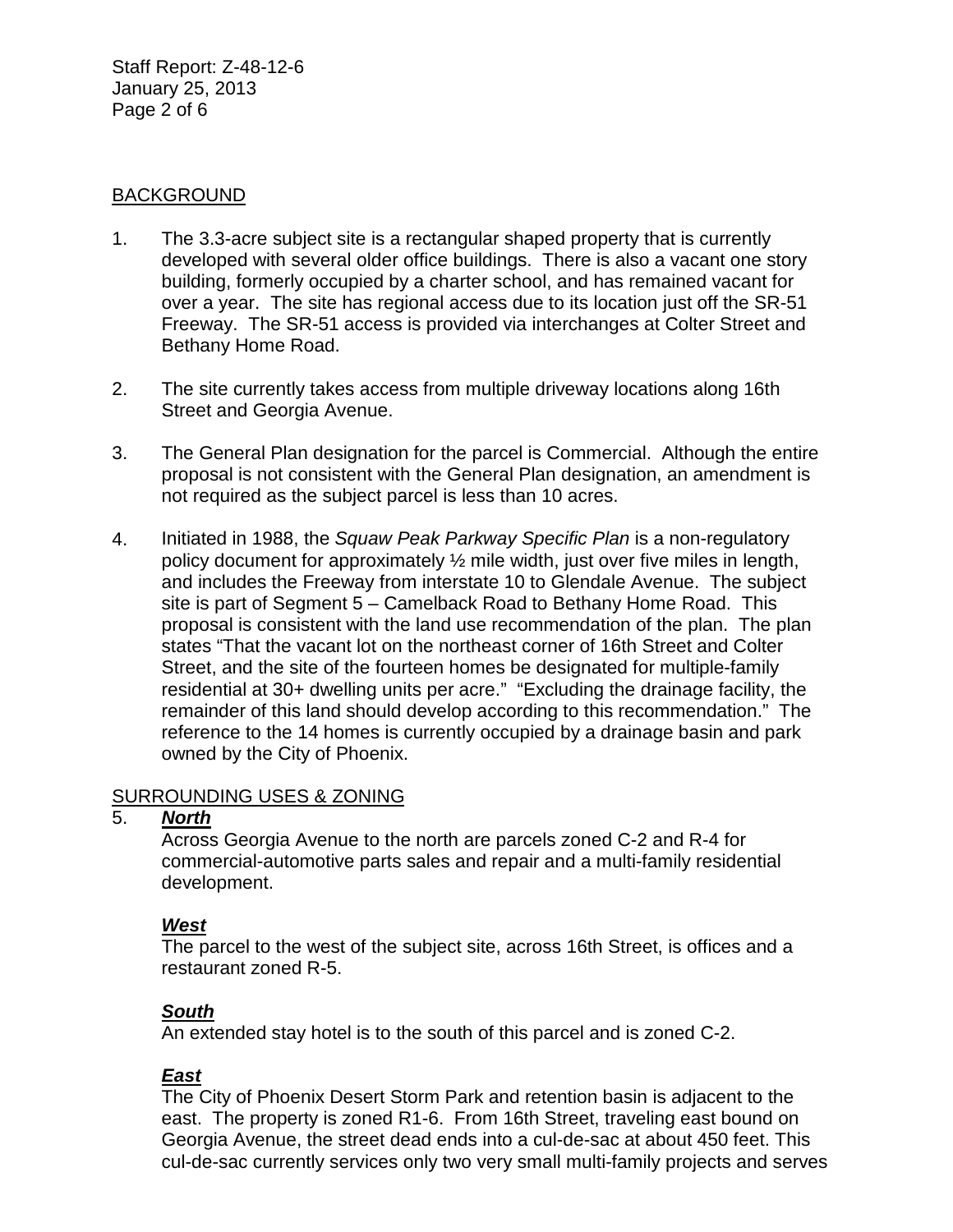as the primary access to the park. The Development Narrative goes into detail on how the project would activate and improve this open space. At the time of this staff report, the applicant is in discussions with the city's Parks and Recreation Department to improve Desert Storm Park.

### PROPOSAL

6. The proposal includes a 183 unit multi-family residential development on approximately 3.3 acres. The multi-family development includes residential units and a centrally located above grade parking structure with a restaurant at the corner of 16th Street and Georgia Avenues. The multi-level garage creates a visual barricade for the over 135 units from the traffic of 16th Street, while presenting a graphic presence and identity for the restaurant.

The top of the parking structure will include amenities as a fitness center, cyber café, social room and a roof top pool. The restaurant design will incorporate a separate designated elevator to allow the roof pool to double as a dining and outdoor recreation space. The restaurant is an integral part of the overall design concept and will even offer delivery service to the residents.

The 4-story residential development includes a variety of studio, one bedroom, and two bedroom units. The building and landscape setbacks provide for a comfortable, safe pedestrian environment along 16th Street.

7. Below is a summary of the proposed standards for the subject site as described in the attached PUD narrative date stamped January 18, 2013, Attachment B.

Where the PUD narrative is silent on a requirement, the applicable Zoning Ordinance provision will be applied.

### *Land Use*

The narrative proposes permitted uses including multi-family residential, restaurant and other neighborhood scale retail uses.

### *Performance Standards*

Performance standards are provided to address additional requirements for specific land uses. The performance standards may include a requirement for a use permit through the public hearing process, limit hours of operation, or provide a buffer.

### *Development Standards*

The maximum building height is 70 feet.

The building setback along 16 Street is at 0 feet. Georgia Avenue setback is at 7 feet for the building and 0 feet for the restaurant canopy. The south property line setback is 25 feet.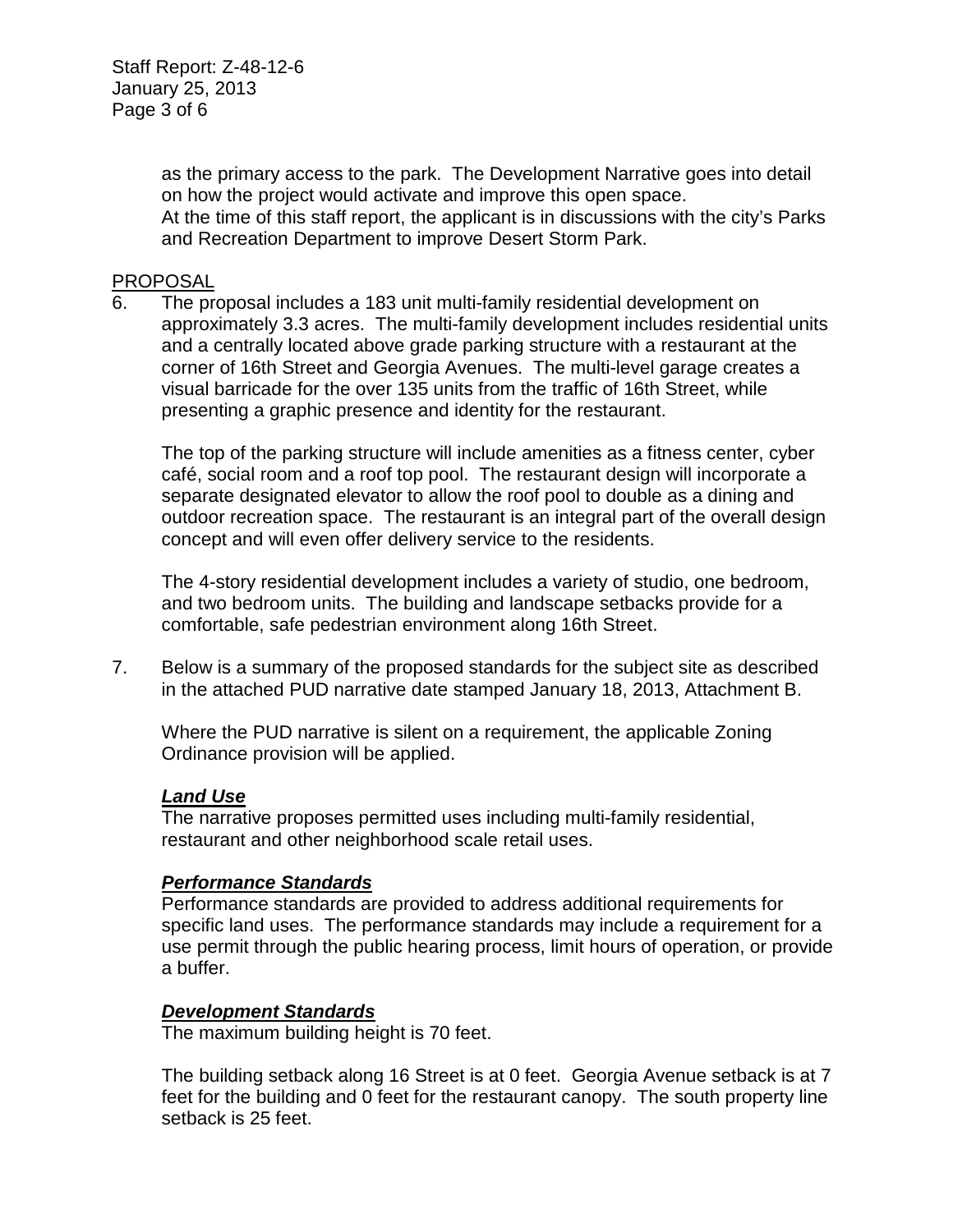Landscape setbacks are to be consistent with perimeter building setbacks other than a few exceptions along 16th Street were the building undulates. Page 33, Exhibit 3 of the Development Narrative shows the landscape concept in coordination with the perimeter landscape setbacks.

# *Landscape Standards*

Landscape standards vary throughout the project and are described in detail in the date stamped Development Narrative. An appropriate mix of canopy trees, groundcovers, and shrubs provided between street and sidewalk, and between the sidewalk and parking or building areas will be provided.

# *Parking*

Sufficient parking has been proposed for the site by meeting the minimum parking requirements for the individual uses. 189 parking spaces are provided for the 183 residential units and 104 spaces are provided for the restaurant and pool deck lounge for a total of 293 spaces.

# *Shade*

A shading program has been implemented as part of the overall comprehensive design. Awnings and canopies that suspend over sidewalks may be anchored to an architectural element and may be incorporated into the architectural design.

# *Design Guidelines*

All applicable design guidelines set forth in Section 507 Tab A of the Zoning Ordinance will apply. The Development Narrative describes how the design parameters meet and exceed Section 507 Tab A.

# *Phase*

The multi-family residential portion will be developed in one phase. The commercial restaurant will be developed as a separate phase and will occur depending upon timing of the end users, market conditions and available financing.

# *Signage*

Sign Matrix on page 43 of the Development Narrative describes in detail the sign package for this request. In the event of a conflict between a provision of the PUD and a provision of Section 705 of the city of Phoenix Zoning Ordinance, the PUD prevails. In the event that the PUD is silent regarding a specific sign standard, the city of Phoenix Zoning Ordinance prevails.

# *Sustainability*

The narrative proposes several options to incorporate sustainability principles, which include the use of Low E double pane windows, high roof solar reflective index and the use of water based adhesives on all VCT and Vinyl flooring to minimize VOC.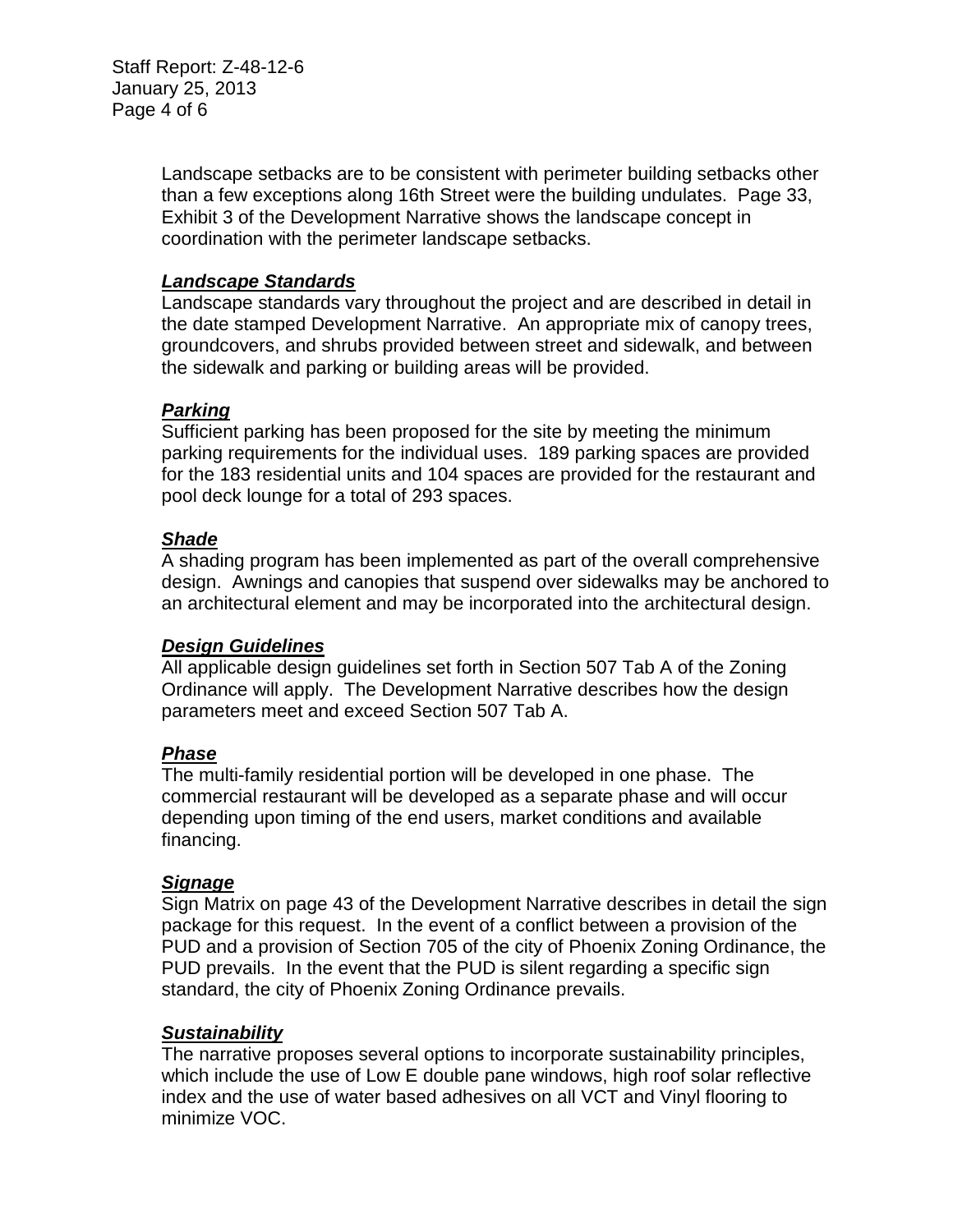Staff Report: Z-48-12-6 January 25, 2013 Page 5 of 6

### MISCELLANEOUS

8. Water and wastewater infrastructure requirements are determined at the time of site plan review by the Water Services Department when final land uses and urban design of the property have been clearly identified and proposed water demands and wastewater generation and infrastructure locations and attributes have been established. While some information on infrastructure issues may be provided as part of the PUD application process, access to water and wastewater services is granted as part of the site plan approval process.

The parcel may be served by the existing city of Phoenix water and sewer system pending capacity review and approval during the site plan review process. Design and construction of any needed facilities will be the responsibility of the developer.

9. Development and use of the site is subject to all applicable codes and ordinances. Zoning approval does not negate other ordinance requirements and other formal actions may be required.

# **Findings**

- 1. The proposal would provide a mix of high quality residential and retail adjacent to the SR-51 and the Camelback employment corridor.
- 2. The proposal provides a mix of high quality housing to support various lifestyles and utilizes an underdeveloped infill parcel.
- 3. The development is consistent to the Squaw Peak Parkway Specific Plan.

# **Stipulations**

- 1. An updated Development Narrative for the Domus PUD reflecting the changes approved through this request shall be submitted to the Planning and Development Department within 30 days of City Council approval of this request. The updated Development Narrative shall be consistent with Development Narrative date stamped January 18, 2012, as modified by the following stipulations.
- 2. Any proposed changes to the SR-51 retention basin adjacent to the development shall require review and approval by the Street Transportation Department Stormwater Management Section and the Planning and Development Department.
- 3. A traffic statement shall be submitted to the Street Transportation Department and the Planning and Development Department prior to preliminary site plan review.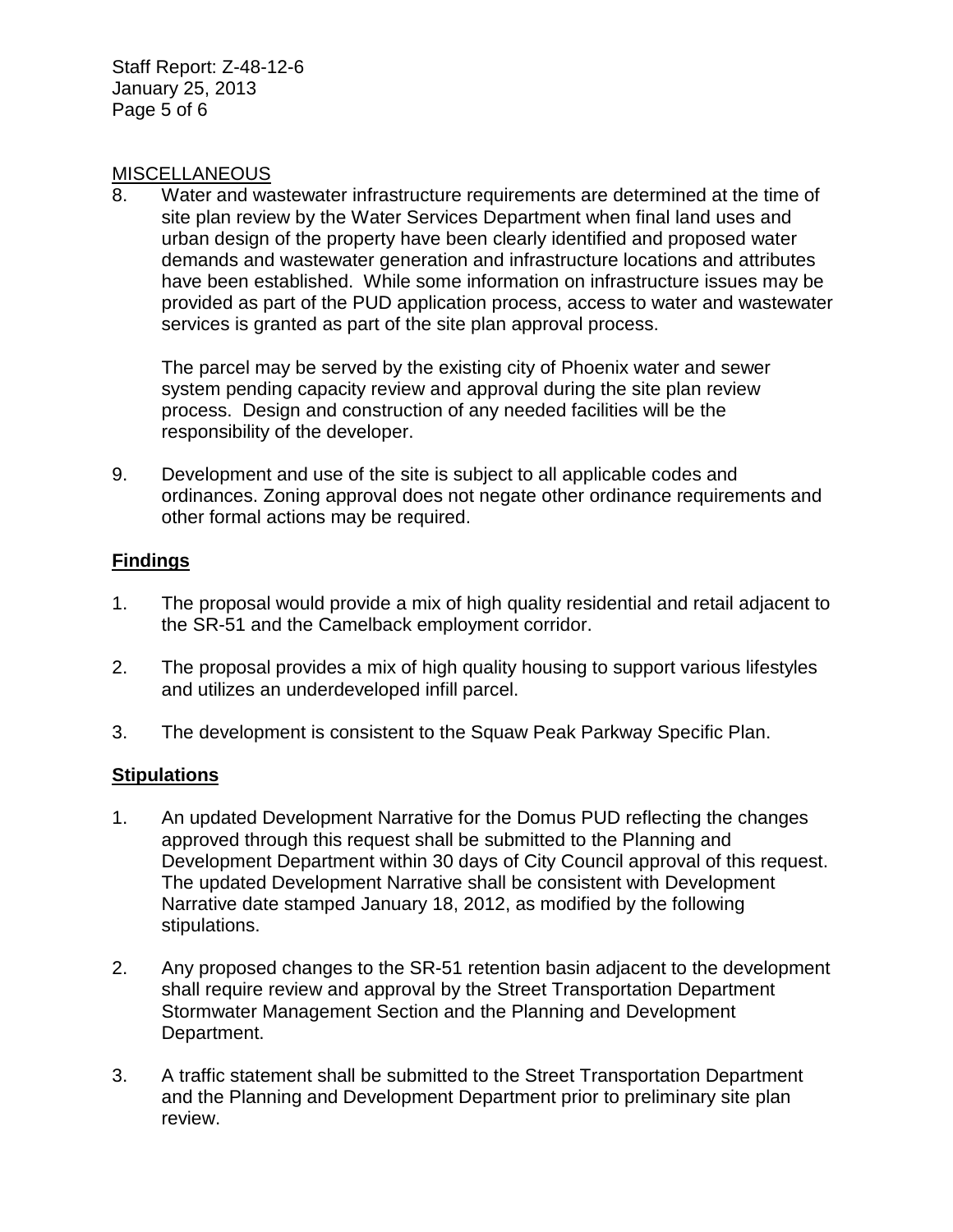Staff Report: Z-48-12-6 January 25, 2013 Page 6 of 6

4. The developer shall construct all streets within and adjacent to the development with paving, curb, gutter, sidewalk, curb ramps, streetlights, median islands, landscaping and other incidentals as per plans approved by the Planning and Development Department. All improvements shall comply with all ADA accessibility standards.

# **Writer**

Jacob Zonn 01/25/13 Joshua Bednarek

# **Attachments**

Attachment A: Sketch Map Attachment B: Domus 51 PUD Narrative date stamped January 18, 2013